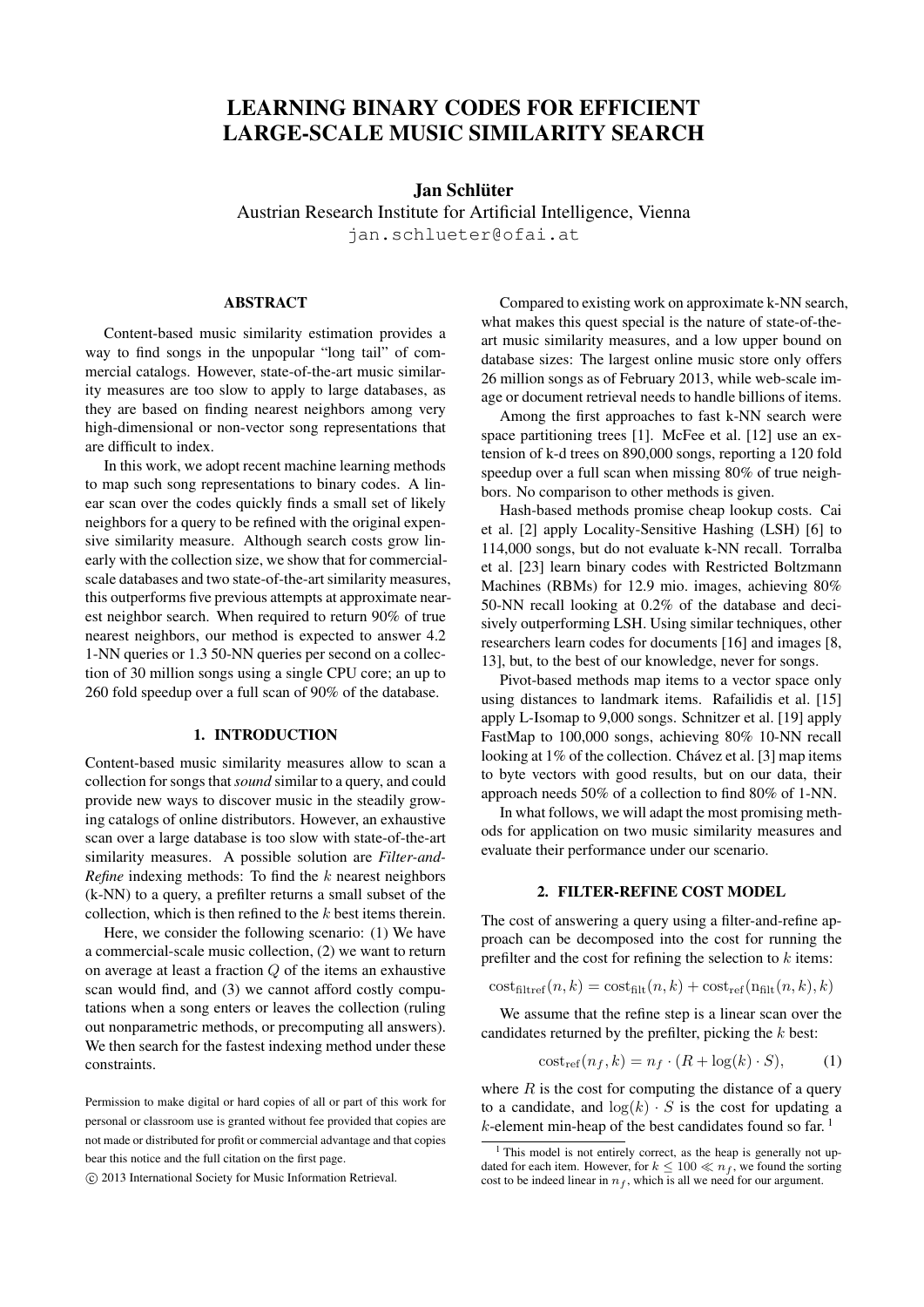As a baseline method meeting our requirement of finding on average a fraction Q of the true neighbors, we adopt a zero-cost prefilter returning a fraction Q of the dataset:

$$
\mathrm{cost}_{\mathrm{baseline}}(n,k) = \mathrm{cost}_{\mathrm{ref}}(Q \cdot n, k)
$$

Under these assumptions, using a prefilter gives the following speedup factor over the baseline:

$$
spu(Q, n, k) = \frac{\text{cost}_{\text{ref}}(Q \cdot n, k)}{\text{cost}_{\text{filter}}(n, k)}
$$
  
= 
$$
\left(\frac{\text{cost}_{\text{filt}}(n, k) + \text{cost}_{\text{ref}}(\text{n}_{\text{filt}}(n, k), k)}{Q \cdot \text{cost}_{\text{ref}}(n, k)}\right)^{-1}
$$
  
= 
$$
Q \cdot \left(\frac{\text{cost}_{\text{filt}}(n, k)}{\text{cost}_{\text{ref}}(n, k)} + \frac{\text{n}_{\text{filt}}(n, k)}{n}\right)^{-1}
$$
  
= 
$$
Q \cdot \left(\rho_{t}(n, k) + \rho_{s}(n, k)\right)^{-1}
$$
(2)

We see that making the prefilter fast compared to a full scan (small  $\rho_t$ ) is just as important as making the filter selective (small  $\rho_s$ ). More specifically, we need to minimize the sum of the two ratios to maximize the speedup factor.

As we will see in our experiments, some existing methods put too much emphasis on a fast prefilter, resulting in  $\rho_t(n, k)$  being orders of magnitude smaller than  $\rho_s(n, k)$ especially for large databases. In this work we will balance the two ratios better to maximize the performance.

## 3. MUSIC SIMILARITY MEASURES

For our experiments, we choose two very different similarity measures: One based on high-dimensional vectors, and another based on Gaussian distributions.

## <span id="page-1-3"></span>3.1 Vector-Based Measure

Seyerlehner et al. [20] propose a set of six *Block-Level Features* to represent different aspects of a song's audio content, totalling in 9448 dimensions. These features work well for genre classification and tag prediction [21], and similarity measures based on them ranked among the top three algorithms in the MIREX Audio Music Similarity (AMS) tasks 2010–2012. For the similarity measure, the six feature vectors are individually compared by Manhattan distance, and the resulting feature-wise distances are combined to form the final similarity estimation.

To combine the feature-wise distances, they must be brought to similar scale. Instead of finding six appropriate scaling factors on an arbitrary dataset, Seyerlehner et al. normalize the feature-wise distance matrices for the handled collection: This *Distance Space Normalization (DSN)* processes each distance matrix entry by subtracting the mean and dividing by the standard deviation of its row and column. [2](#page-1-0) The six normalized matrices are added up and normalized once again to form the final similarities.

While the normalizations seem unnecessarily complex, Flexer et al. [5] recently showed that they remove *hubs* – items appearing as neighbors of undesirably many other items – and are vital to achieve state-of-the-art results.

#### 3.2 Gaussian-Based Measure

As a second method, we use the timbre model proposed by Mandel and Ellis [11]: Each song is represented by the mean vector and covariance matrix of its frame-wise Mel-Frequency Cepstral Coefficients (MFCCs).<sup>[3](#page-1-1)</sup> Song distances are computed as the symmetrized Kullback-Leibler divergence between these multivariate Gaussian distributions [17, p. 24], and normalized with DSN.

This measure does not reach state-of-the-art performance on its own, but forms the main component of [14], which ranked among the top two algorithms in the MIREX AMS tasks 2009–2012. Furthermore, it is easy to reproduce and allows direct comparison to Schnitzer et al. [18, 19].

## 4. INDEXING METHODS

<span id="page-1-2"></span>We will evaluate seven different methods for fast k-NN search: One oblivious to the indexed dataset, four based on song models and two based on song similarities.

## 4.1 Locality-Sensitive Hashing (LSH)

For vectors in an Euclidean space, the family of projections onto a random line, followed by binary thresholding or fixed-width quantization, is *locality-sensitive*: For such projections, two close items are more probable to be mapped to the same value than two items far apart [6].

LSH uses  $L \cdot K$  projections to map each item  $x_i$  to  $L$  discrete K-dimensional vectors  $h_l(x_i)$ . Using L conventional hash-table lookups, it can quickly find all items  $x_j$  matching a query q in at least one vector,  $\exists_{l \leq L} h_l(q) = h_l(x_i)$ .

Here, this serves as a prefilter for finding neighbor candidates. Increasing  $K$  makes it more likely for candidates to be true nearest neighbors, but strongly reduces the candidate set size. Increasing  $L$  counters this, but increases query and storage costs. As a complementary way to increase the number of candidates, Multi-probe LSH [10] considers items with a *close* match in one of their vectors.

## 4.2 Principal Component Analysis (PCA)

PCA finds a linear transformation  $y = W'x$  of Euclidean vectors  $x_i \in \mathcal{X}$  to a lower-dimensional space minimizing the squared reconstruction error  $\sum_i \lVert \bm{x_i} - \bm{W} \bm{W'} \bm{x_i} \rVert_2^2.$ 

Nearest neighbors in the low-dimensional space are good candidates for neighbors in the original space, so a linear scan over items in the low-dimensional space serves as a natural prefilter. The candidate set size can be tuned at will to achieve a target k-NN recall. Increasing the dimensionality of the space allows to reduce the candidate set size, but increases prefilter costs.

## 4.3 Iterative Quantization (ITQ)

ITQ [7] finds a rotation of the PCA transformation minimizing squared reconstruction error after bit quantization of the low-dimensional space:  $\sum_i ||x_i - W_0(W'x_i)||_2^2$ , where  $b_i(z)$  is 1 for positive  $z_i$  and 0 otherwise.

<span id="page-1-0"></span> $2$  When it is infeasible to compute full distance matrices, the songwise distance statistics can be approximated from a random subset of the collection and stored with each feature vector.

<span id="page-1-1"></span> $3$  Specifically, we use frames of 46 ms with 50% overlap, 37 Mel bands from 0 Hz to 11025 Hz and retain the first 25 MFCCs.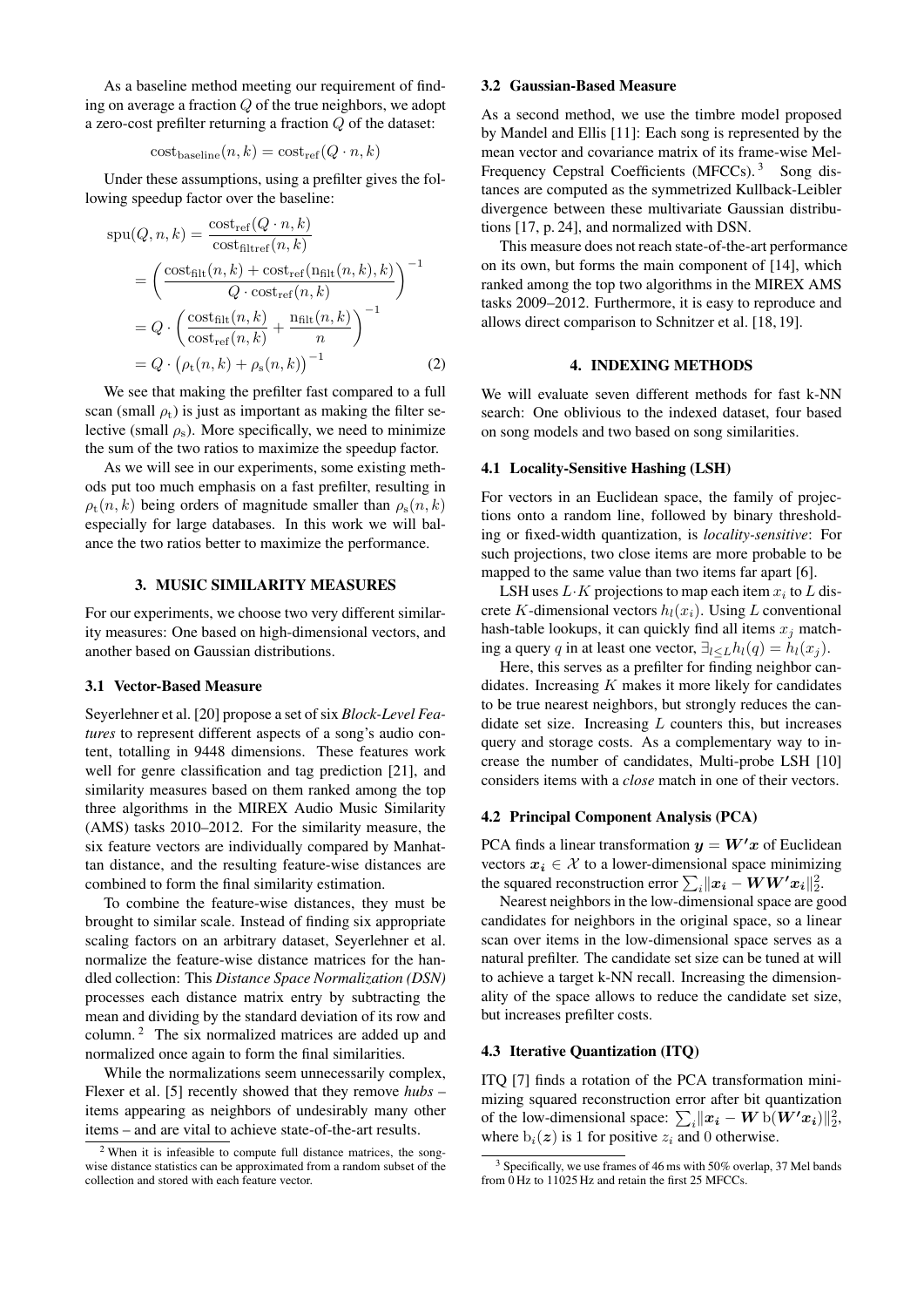It can serve as a prefilter just like PCA, but using bit vectors reduces computational costs for the linear scan. For compact bit codes, neighbors within a small hamming distance of a query can alternatively be found with a constant number of conventional hash table lookups.

# 4.4 PCA Spill Trees

K-d Trees [1] are binary trees recursively partitioning a vector space: Each node splits the space at a hyperplane, assigning the resulting half-spaces to its two child nodes. Spill Trees [9] allow the half-spaces to overlap, making it less likely for close items to be separated. McFee et al. [12] additionally propose to choose hyperplanes perpendicular to a dataset's principal components, and to strongly restrict the depth of the tree. In the resulting *PCA Spill Tree*, each item ends up in one or more leaves, with similar items often sharing at least one leaf. Locating the leaves for an item is linear in the database size [12, Sec. 3.6], but can be avoided by precomputing all leaf sets.

As in [12], we regard all items in the leaf sets of a query to be candidate neighbors. The candidate set size can be increased by decreasing the tree depth or by increasing the overlap at each node.

#### 4.5 Auto-Encoder (AE)

An AE finds a nonlinear transformation of inputs to a lowdimensional or binary code space and back to the input space, minimizing the difference between inputs and reconstructions (e.g.,  $\ell_2$  distance for Euclidean input vectors). Similar to PCA and ITQ, candidate neighbors to a query can quickly be found in the code space.

The transformation is realized as an artificial neural network and can be optimized with backpropagation. For deep networks, it is helpful to initialize the network weights using Restricted Boltzmann Machines (RBMs). Salakhutdinov et al. [16] were the first to use a deep AE for approximate nearest neighbor search, under the term *Semantic Hashing*, and describe the method in detail.

## <span id="page-2-2"></span>4.6 Hamming Distance Metric Learning (HDML)

HDML [13] finds a nonlinear transformation to a binary code space optimized to preserve neighborhood relations of the input space. Specifically, for any triplet  $(x, x^+, x^-)$ of items for which x is closer to  $x^+$  than to  $x^-$  in the input space, it aims to have x closer to  $x^+$  than to  $x^-$  in the code space. Again, the transformation is realized as an artificial neural network, optimized with backpropagation, and HDML can be used as a prefilter just like ITQ or AE.

# 4.7 FastMap

FastMap [4] maps items to a d-dimensional Euclidean space based on their (metric) distances to  $d$  previously chosen pivot pairs in the input space. Schnitzer et al. [19] show how to apply FastMap to Gaussian-based models and propose an improved pivot selection strategy we will adopt.

FastMap serves as a prefilter like PCA, but supports non-vector models as it is purely distance-based.

## 5. EXPERIMENTS

We will now compare the seven indexing methods empirically, conducting a range of retrieval experiments.

#### 5.1 Dataset and Methodology

From a collection of 2.5 million 30-second song excerpts used in [18, 19], we randomly select 120k albums of 120k different artists. We use 10k albums (124,013 songs) for training, 20k albums (246,117 songs) for validation and the remaining 90k albums (1,101,737 songs) for testing. In addition, we use 20k albums (253,347 songs) of the latter as a smaller test set.

For each applicable combination of similarity measure and indexing method, we will train different parameterizations of the method on the training set and determine the speedup over the baseline (Eq. [2\)](#page-1-2) for retrieving on average 90% of the 1 or 50 nearest neighbors on the validation set. We will then evaluate the best parameterizations on the small test set to ensure we did not overfit on the validation set, and use the large test set to assess the methods' scalability.

#### <span id="page-2-1"></span>5.2 Vector-based Measure

To be able to compute the speedup, we first determine the costs of the similarity measure.<sup>[4](#page-2-0)</sup> Computing 1 million 9,448-dimensional Manhattan distances takes 2.361 s, finding the (indices of) the smallest 100 distances takes 1.17 ms, and both costs scale linearly with the collection size, as assumed in Eq. [1.](#page-0-1) Costs for the approximate DSN are negligible (see Sect. [3.1\)](#page-1-3). For prefilters based on a linear scan, computing 1 million 80-dimensional  $\ell_2$  distances takes 22 ms, and computing 1 million 1024-bit hamming distances takes 9.8 ms. The costs of finding the best candidates in a linear scan depend on the candidate set size; we will use separate measurements for each case.

PCA: We start by evaluating PCA as a prefilter, as it proved useful as a preprocessing step for most other filters as well. To mimic how the similarity measure is combined from six features, we first apply PCA to each feature separately, compressing to about 10% of its size, then rescale each feature to unit mean standard deviation (this brings the distances to comparable ranges, and forms good inputs for the AE later) and stack the compressed features to form an 815-dimensional vector. Finally, we apply another PCA to compress these vectors to a size suitable for prefiltering.

In Table [1,](#page-3-0) we see that this cuts down query costs: For retrieving 90% of the true nearest neighbors, prefiltering with a linear scan over 40-dimensional PCA vectors takes  $\rho_t = 0.56\%$  the time of a full scan and only needs to examine  $\rho_s = 0.26\%$  of the database afterwards, resulting in a 110 fold speedup over the baseline  $(0.9/(0.0052+0.0026))$ , Eq. [2\)](#page-1-2). For retrieving 50-NN, it needs a larger candidate set, increasing the prefilter costs (higher sorting costs to find the candidates), but still achieving a 47 fold speedup.

<span id="page-2-0"></span><sup>4</sup> All timings are reported on an Intel Core i7-2600 3.4 GHz CPU with DDR3 RAM, use a single core, and leverage AVX/POPCNT instructions. Implementations are in C, carefully optimized to maximize throughput.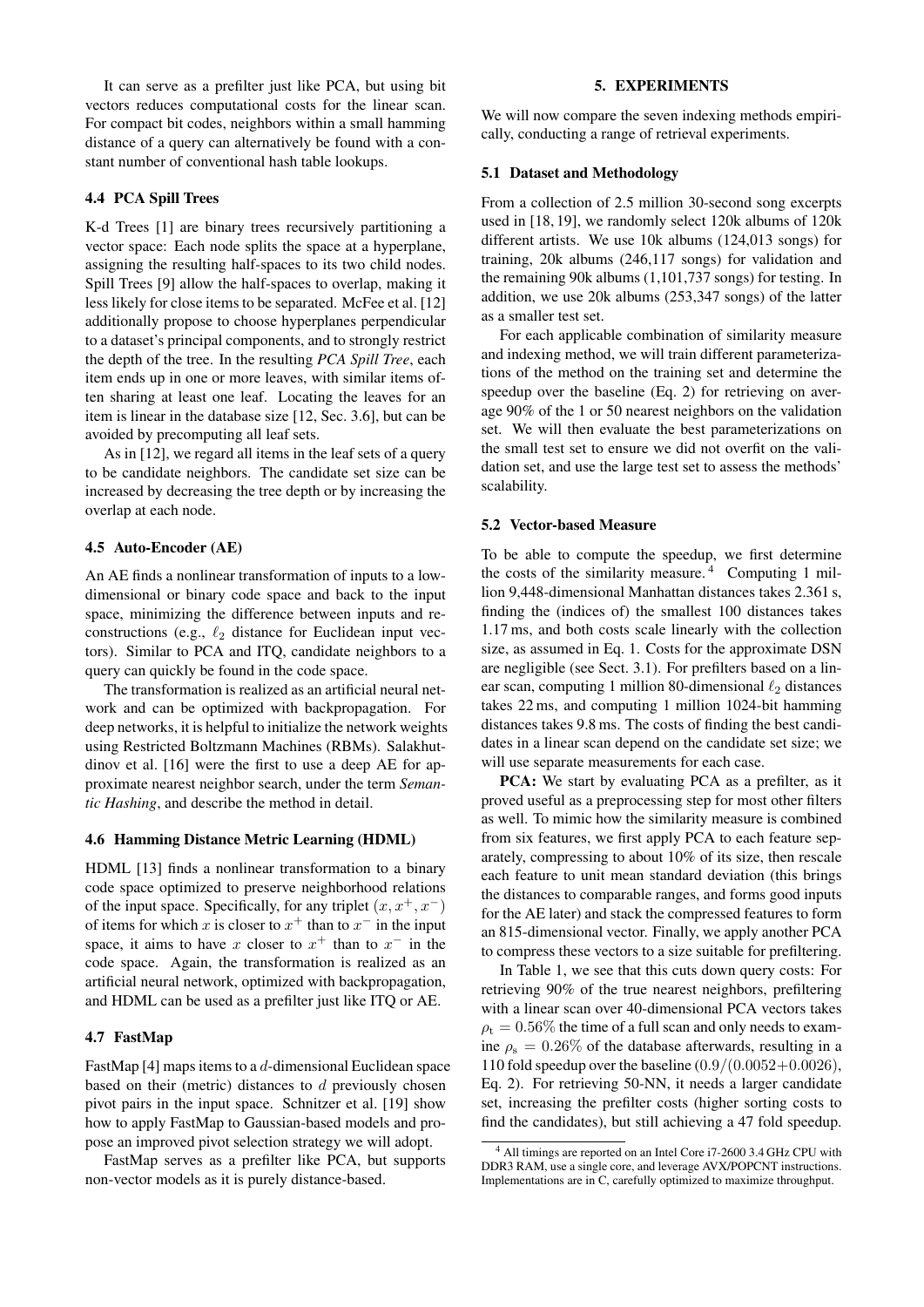|                         | $1-NN$                                     | 50-NN                                   |  |
|-------------------------|--------------------------------------------|-----------------------------------------|--|
| Method                  | $\rho_{\rm t}(\%) \rho_{\rm s}(\%)$<br>spu | $\rho_{\rm t}(\%) \rho_{\rm s}(\%)$ spu |  |
| 20 dim                  | 93x<br>0.38<br>0.59                        | 1.85 37x<br>0.58                        |  |
| PCA<br>40 dim           | 0.56<br>0.26110x                           | 0.71<br>1.2047x                         |  |
| 80 dim                  | 1.01<br>0.18<br>76x                        | 1.16<br>$1.12 \; 40x$                   |  |
| 8 bit                   | 5x<br>17.23<br>0.00                        | 0.00 23.82<br>4x                        |  |
| HS<br>16 bit            | 14x<br>0.00<br>6.66                        | 0.00<br>11.00<br>8x                     |  |
| 20 bit                  | 19x<br>0.00<br>4.68                        | 0.00<br>8.42 11x                        |  |
| 128x16 bit              | 11.12<br>0.83<br>8x                        | 0.83<br>34.18<br>3x                     |  |
| $64x32$ bit             | 6.03<br>13x<br>0.83                        | 0.83<br>12.23<br>7x                     |  |
| $\ddot{S}$<br>32x64 bit | 20x<br>0.83<br>3.65                        | 0.83<br>7.59 11x                        |  |
| mp-1<br>16x128 bit      | 0.83<br>3.58<br>20x                        | 7.11 11x<br>$0.83 -$                    |  |
| 1x256 bit               | 0.10<br>3.85<br>23x                        | $0.10$ 7.98 $11x$                       |  |
| 8x256 bit               | 0.83<br>2.80<br>25x                        | 0.83<br>6.22 13x                        |  |
| $\sim$ 64 bit           | 16x<br>0.03<br>5.43                        | 0.03<br>9.94<br>9x                      |  |
| Ě<br>128 bit            | 0.05<br>4.74<br>19x                        | 0.05<br>8.27 11x                        |  |
| Spill Tree              | 10.25<br>0.00<br>9x                        | 0.00<br>21.27<br>4x                     |  |
| 64 bit                  | 41x<br>0.03<br>2.14                        | 0.03<br>4.40 20x                        |  |
| 128 bit                 | 0.05<br>0.57144x                           | 0.05<br>2.47 36x                        |  |
| $\frac{11}{6}$ 256 bit  | 0.10<br>0.24265x                           | 0.10<br>1.2865x                         |  |
| 512 bit                 | 0.14258x<br>0.21                           | 0.21<br>0.9379x                         |  |
| 1024 bit                | $0.09$ 177 $x$<br>0.42                     | 0.42<br>$0.70$ 81x                      |  |
| $\frac{6}{3}$ 40 dim    | 1.56<br>0.77<br>39x                        | 1.11<br>3.72 19x                        |  |
| FastM<br>80 dim         | 1.20<br>1.36 35x                           | 1.53<br>3.43 18x                        |  |
| 128 dim                 | 1.73<br>1.20<br>31x                        | 2.03<br>3.07 18x                        |  |

<span id="page-3-0"></span>Table 1. Results for the vector-based music similarity measure on the validation set of 246,117 songs: Ratio of prefilter time to full scan  $(\rho_t)$ , ratio of candidate set to dataset size  $(\rho_s)$  and resulting speedup over baseline (spu) for retrieving 90% of 1 and 50 true nearest neighbors.

Varying the vector dimensionality changes the tradeoff between  $\rho_t$  and  $\rho_s$ , but does not improve the speedup.

LSH: We apply different versions of LSH to the 815 dimensional intermediate PCA representation. [5](#page-3-1) First, we follow Slaney et al. [22] to compute optimal quantization width, dimensionality and table count for 90% 1-NN recall under the assumption that all projections are independent (it suggests 92.192, 25 and 430, respectively). To reach our target 1-NN recall, we need a 3-fold increase in table count and obtain  $\rho_s = 16.52\%$ , which is not competitive. Turning to binary LSH, we fix the dimensionality  $K$  to 8, 16 or 20 bit and increase  $L$  until we reach 90% recall (for 20 bits and 50-NN, we need 8353 hash tables). Even assuming zero prefilter costs, speedup is far below PCA. As a third alternative, we use a simple version of multi-probe LSH: We fix  $L$  and  $K$ , but consider all buckets within a hamming distance of  $r$  to the query in any of the tables. We increase  $r$  to reach the target k-NN recall, still achieving moderate speedups of up to 25x only.

ITQ directly builds on the PCA transform above, but maps items to bit vectors. Instead of directly tuning the



<span id="page-3-3"></span>Figure 1. 50-NN recall versus candidate set size for the vector-based music similarity measure on the test set of 253,347 songs, averaged over all 253,347 possible queries.

candidate set size, we consider all items in a hamming ball of radius  $r$  around the query (in code space), and tune  $r$ . This avoids the sorting costs for finding the candidates. ITQ has small  $\rho_t$ , but large  $\rho_s$ , resulting in low speedups.

PCA Spill Tree: We build a tree with spill factor 0.1 (the best performing in [12]) and adjust the depth to reach our target recall. Assuming zero prefilter costs, it achieves poor speedups as it needs very large candidate sets.

AE: We train a deep AE on the 815-dimensional intermediate PCA representation, pretrained with stacked RBMs as in [8]. We use an encoder architecture of 1024-256-128- 64 layers for the shorter codes, 1024-512 and 2048-1024 for the two longer codes. [6](#page-3-2) We encourage binary codes by adding noise in the forward pass as in [16]; especially for 128 bits and more, this worked better than thresholding as in [8]. For 256 bits and less, it also helped to encourage zero mean code unit activations as in [13, Eq. 12].

We use the learned codes as in ITO. We obtain a prefilter which is both faster than PCA and more selective, achieving a 265 fold speedup for 1-NN and 81 fold speedup for 50-NN queries. Note how the accuracy of longer codes pays off for 50-NN, while shorter codes win for 1-NN.

HDML did not yield any improvement over AE.

FastMap is about twice as fast as LSH or ITQ, but falls behind AE and PCA.

We evaluate the best-performing instantiations of each method on the small test set and find results to be very similar to Table [1.](#page-3-0) As the relative prefilter costs  $\rho_t$  stay the same anyway, we only show how the candidate set size  $\rho_s$  and 50-NN recall interact (Fig. [1\)](#page-3-3). We can see that the 1024-bit AE again only needs about 0.7% of the dataset to find 90% of 50-NN, and we see that AE and PCA perform best over a wide range of target recall values. Besides, comparison with [12, Fig. 4] shows that our PCA Spill Tree performs similar to its first publication.

<span id="page-3-1"></span><sup>5</sup> PCA is a useful stepping stone as the DSN (Sect. [3.1\)](#page-1-3) invalidates any theoretical guarantees of LSH finding the nearest neighbors in the original space. Directly working on the 9448-dimensional vectors, rescaling the six components to comparable range, consistently gave worse results.

<span id="page-3-2"></span><sup>6</sup> Results are robust to the exact architecture as long as there is at least one layer before the code layer, and the first layer is wide enough.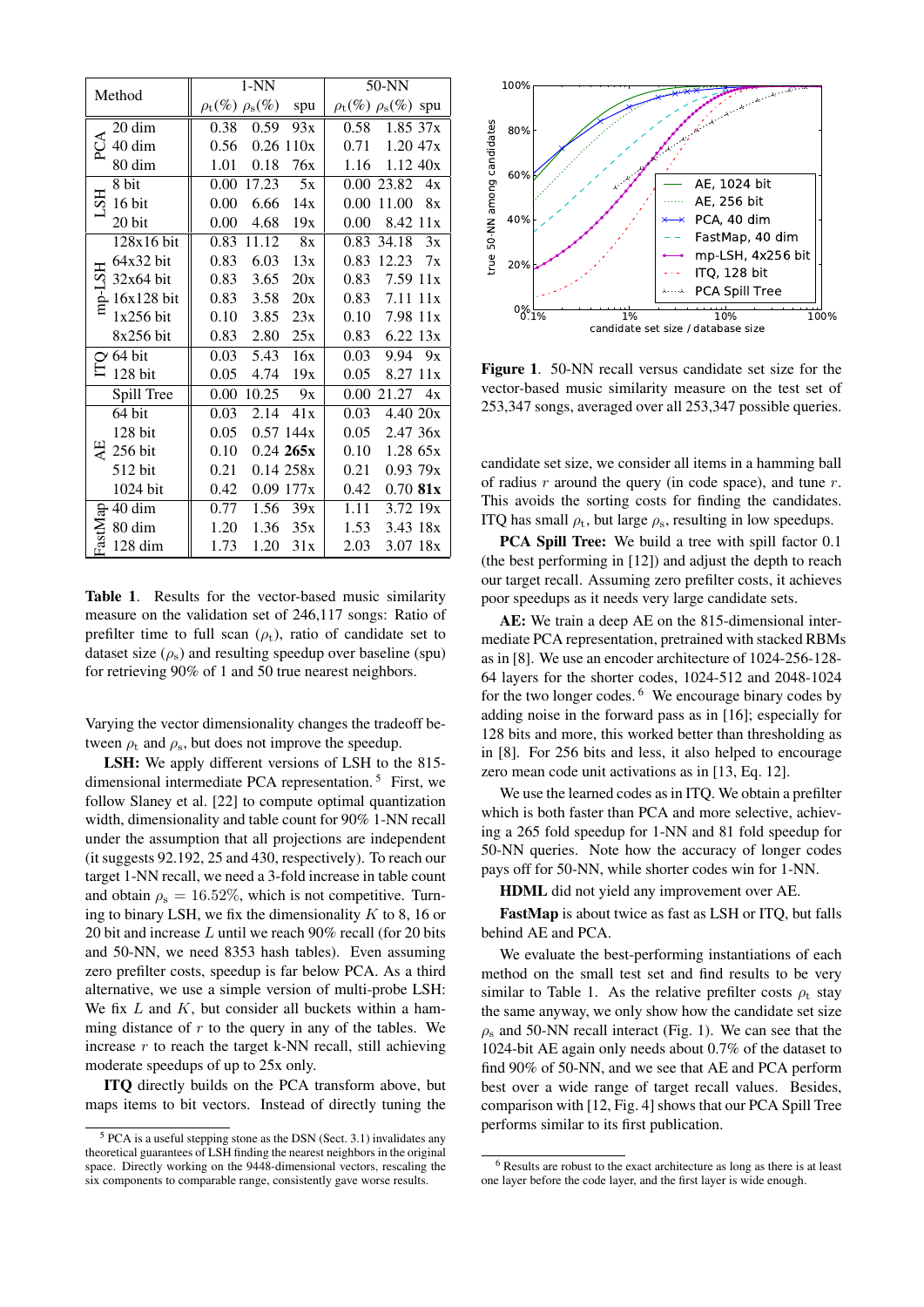| Method                        | $1-NN$                                  | $50-NN$                                 |  |  |
|-------------------------------|-----------------------------------------|-----------------------------------------|--|--|
|                               | $\rho_{\rm t}(\%) \rho_{\rm s}(\%)$ spu | $\rho_{\rm t}(\%) \rho_{\rm s}(\%)$ spu |  |  |
| $\leq 20 \text{ dim}$         | 6.18 16.03<br>4x                        | 10.96 29.80<br>2x                       |  |  |
| $40 \dim$                     | 6.00 14.04<br>4x                        | 11.11 28.79<br>2x                       |  |  |
| 64 bit                        | 0.06 11.89 8x                           | 0.06 19.36<br>5x                        |  |  |
| $128$ bit                     | 6.9513x<br>0.11                         | 15.77<br>6x<br>0.11                     |  |  |
| 1024 bit                      | 0.91<br>4.76 16x                        | 0.91<br>13.13<br>6x                     |  |  |
| $128$ bit                     | 1.4657x<br>0.11                         | 3.7323x<br>0.11                         |  |  |
| 256 bit                       | 0.23<br>1.37.56x                        | 3.932x<br>$0.23 -$                      |  |  |
| $\geq 2x128$ bit              | 0.23<br>1.1565x                         | $0.23$ 3.12 27x                         |  |  |
| 도<br>$4x128$ bit              | 0.45<br>1.0958x                         | 3.0226x<br>0.45                         |  |  |
| $1024$ bit                    | 0.91<br>1.2043x                         | 0.91<br>4.6516x                         |  |  |
| $40 \dim$<br>ਸ਼ਿ              | 2.6219x<br>2.03                         | 3.37<br>6.48 $9x$                       |  |  |
| 80 dim                        | 2.78<br>$1.85$ 19 $x$                   | 4.9410x<br>3.85                         |  |  |
| $F_{3S}$<br>$128 \text{ dim}$ | 3.98<br>1.81 16x                        | 5.03<br>4.85<br>9x                      |  |  |

Table 2. Results for the Gaussian-based music similarity measure on the validation set of 246,117 songs.

#### 5.3 Gaussian-based Measure

Again, we first determine the costs of the similarity measure: Computing 1 million symmetric Kullback-Leibler (sKL) divergences between 25-dimensional full-covariance Gaussian models takes 1.085 s, using precomputed inverse covariance matrices as in [17, Ch. 4.2]. Note that most indexing methods evaluated above are vector-based and not applicable to Gaussian models, so we expect the most from HDML and FastMap, but still try AE and PCA to be sure.

AE: In order for learned codes to be useful, they must reflect the input space. For the input space at hands, it seems natural to learn codes by minimizing the sKL divergence between inputs and reconstructions. For this to work, the AE must be forced to output valid covariance matrices  $\Sigma$ , otherwise it quickly learns to produce reconstructions that push the sKL divergence unboundedly below zero. We solve this by representing models in terms of the mean vector and Cholesky decomposition of  $\Sigma$  (multiplying the reconstructed Cholesky decomposition by itself transposed always gives a positive-semidefinite  $\Sigma$ ), but our sKL-optimizing AEs only learn to reconstruct the centroid of all training data. Interestingly, however, ordinary  $\ell_2$ -optimizing AEs benefit from the modified input representation. Using the same architectures as in Sect. [5.2](#page-2-1) and a similar preprocessing (we separately compress mean vectors and Cholesky decompositions with PCA to 99.9% variance, then scale to unit mean standard deviation), we obtain moderate speedups of up to 16x.

PCA on the same representation performs poorly.

**HDML** learns codes from triplets of items  $(x, x^+, x^-)$ , see Sect. [4.6.](#page-2-2) We select  $x^+$  among the  $k^+$  nearest neighbors of x, and  $x^-$  outside the 500 nearest neighbors. During training, we gradually increase  $k^+$  from 10 to 200. Instead of training a randomly initialized network as in [13], we fine-tune the existing AEs. We obtain good results with 128-bit codes, but longer codes do not improve the speedup. To close the gap between  $\rho_t$  and  $\rho_s$ , we instead



<span id="page-4-0"></span>Figure 2. 50-NN recall versus candidate set size for the Gaussian-based music similarity measure on the test set of 253,347 songs.

| Method                 | $1-NN$                                  |  | $50-NN$                                 |                     |
|------------------------|-----------------------------------------|--|-----------------------------------------|---------------------|
|                        | $\rho_{\rm t}(\%) \rho_{\rm s}(\%)$ spu |  | $\rho_{\rm t}(\%) \rho_{\rm s}(\%)$ spu |                     |
| $\overline{a}$ 128 bit | $0.11$ 1.19 69x                         |  |                                         | $0.11$ 3.14 28x     |
| $\geq 2x128$ bit       | $0.23$ 0.93 78x                         |  |                                         | $0.23$ 2.61 32x     |
| $\Xi$ 4x128 bit        | $0.45$ 0.88 67x                         |  |                                         | $0.45$ 2.08 36x     |
| $\approx 40$ dim       | $1.56$ 0.94 36x                         |  |                                         | $2.17$ $2.27$ $20x$ |
| $\geq 80$ dim          | 2.53 0.85 27x                           |  |                                         | 3.14 2.19 17x       |
| $128 \text{ dim}$      | $3.67$ 0.69 21x                         |  |                                         | $4.20$ 1.86 15x     |

<span id="page-4-1"></span>Table 3. Results for the Gaussian-based music similarity measure on the test set of 1.1 million songs.

employ multiple 128-bit codes handled as in mp-LSH, obtaining an up to 65 fold speedup over the baseline.

FastMap is faster than AE, but slower than HDML. Results fall a bit behind [19] because unlike Schnitzer et al., we evaluate against nearest neighbors found with DSN.

Again, Fig. [2](#page-4-0) demonstrates that our conclusions also hold for the test set and a wide range of target recall values.

#### 5.4 Scalability

Finally, we evaluate how the best-performing approaches scale with the collection size. For the large test set of 1.1 million songs, it is computationally infeasible to compute the exact DSN, and we do not want to evaluate an approximate retrieval algorithm against approximate ground truth. Thus, we will limit ourselves to the Gaussian-based measure, omitting the DSN altogether (as in [19]).

From Table [3,](#page-4-1) we find that the results scale better than linearly, because all methods need smaller candidate sets. For FastMap, the improvement is partly explained by evaluating against non-DSN neighbors: On the validation set, this alone improves the speedup by about 60% (it does not improve HDML, which seemingly learned the DSN well).

Still extrapolating linearly from the validation set to 30 million songs, the best methods are expected to answer 4.2 1-NN queries or 1.3 50-NN queries per second on the vector-based measure, and 2.2 1-NN queries or 0.9 50-NN